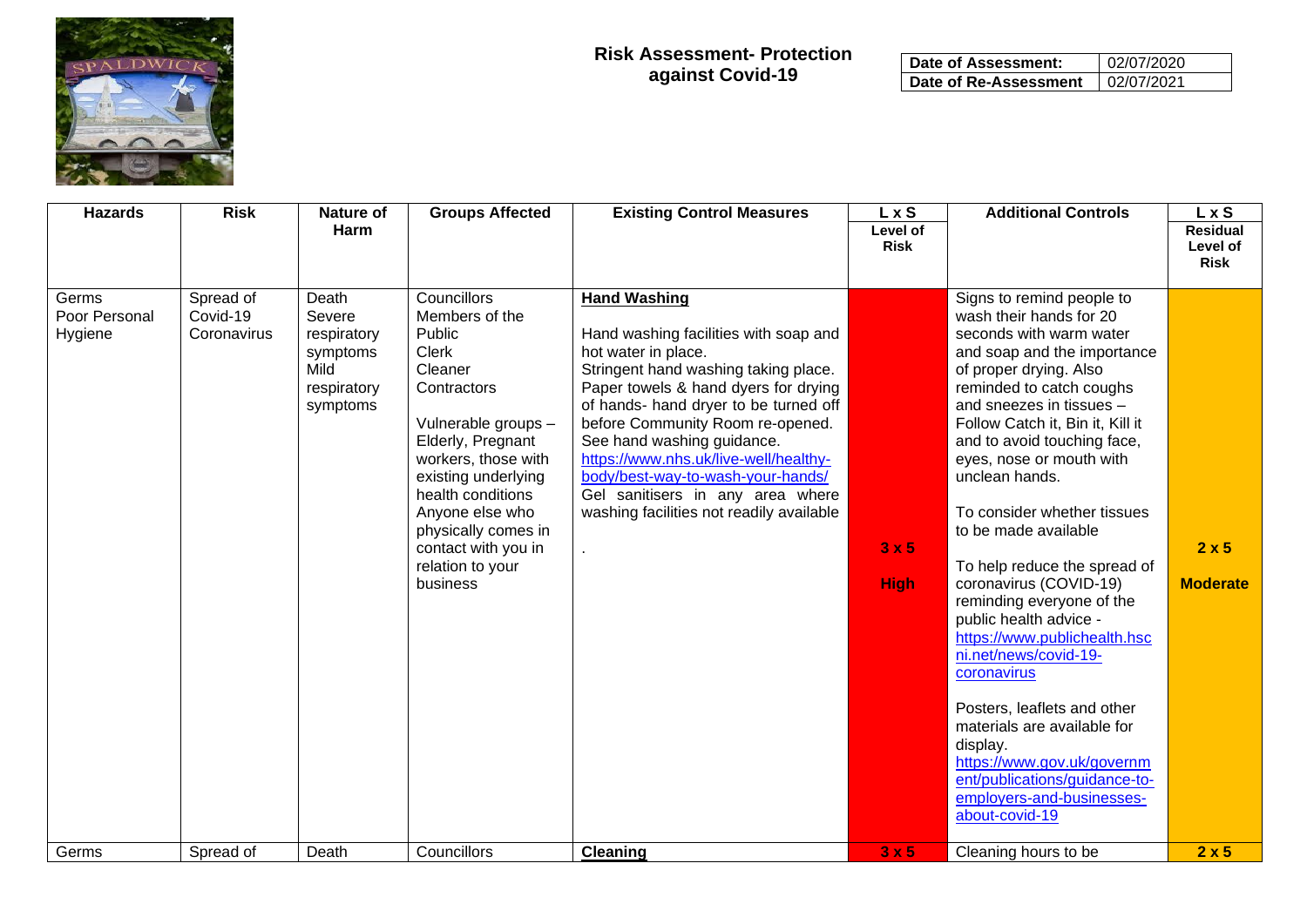| Poor Personal          | Covid-19              | Severe                | Members of the                             | Frequently cleaning and disinfecting                                     |             | increased?                   |                 |
|------------------------|-----------------------|-----------------------|--------------------------------------------|--------------------------------------------------------------------------|-------------|------------------------------|-----------------|
| Hygiene                | Coronavirus           | respiratory           | Public                                     | objects and surfaces that are                                            | <b>High</b> |                              | <b>Moderate</b> |
|                        |                       | symptoms              | <b>Clerk</b>                               | touched regularly particularly in areas                                  |             |                              |                 |
|                        |                       | Mild                  | Cleaner                                    | of high use such as door handles and                                     |             |                              |                 |
|                        |                       | respiratory           | Contractors                                | light switches using appropriate                                         |             |                              |                 |
|                        |                       | symptoms              |                                            | cleaning products and methods                                            |             |                              |                 |
|                        |                       |                       | Vulnerable groups -                        | <b>Social Distancing</b>                                                 |             | Posters to remind people     |                 |
|                        |                       |                       | Elderly, Pregnant                          | Social Distancing - Reducing the                                         |             | about social distancing.     |                 |
|                        |                       |                       | workers, those with                        | number of persons in any given area                                      |             | Capped numbers for hire of   |                 |
|                        |                       |                       | existing underlying                        | to comply with the 2m gap                                                |             | rooms.                       |                 |
|                        |                       |                       | health conditions                          | recommended by the Public Health                                         |             |                              |                 |
|                        |                       |                       | Anyone else who                            | Agency                                                                   |             |                              |                 |
|                        |                       |                       | physically comes in<br>contact with you in | https://www.publichealth.hscni.net/ne<br>ws/covid-19-coronavirus         | 3x5         |                              | $2 \times 5$    |
|                        |                       |                       | relation to your                           | https://www.gov.uk/government/publi                                      |             |                              |                 |
|                        |                       |                       | business                                   | cations/covid-19-guidance-on-social-                                     | <b>High</b> |                              | <b>Moderate</b> |
|                        |                       |                       |                                            | distancing-and-for-vulnerable-people                                     |             |                              |                 |
|                        |                       |                       |                                            |                                                                          |             |                              |                 |
|                        |                       |                       |                                            |                                                                          |             |                              |                 |
|                        |                       |                       |                                            | Redesigning processes for hire.                                          |             |                              |                 |
|                        |                       |                       |                                            |                                                                          |             |                              |                 |
|                        |                       |                       |                                            |                                                                          |             |                              |                 |
|                        |                       |                       |                                            | <b>Wearing of Gloves</b>                                                 |             | Staff to be reminded that    |                 |
|                        |                       |                       |                                            |                                                                          | 3x5         | wearing of gloves is not a   | $2 \times 5$    |
|                        |                       |                       |                                            | Marigold gloves provided for cleaner.                                    |             | substitute for good hand     |                 |
|                        |                       |                       |                                            |                                                                          | <b>High</b> | washing.                     | <b>Moderate</b> |
|                        |                       |                       |                                            |                                                                          |             | Document for donning and     |                 |
|                        |                       |                       |                                            |                                                                          |             | doffing gloves to be emailed |                 |
| Germs<br>Poor Personal | Spread of<br>Covid-19 | Death                 | Councillors<br>Members of the              | <b>Symptoms of Covid-19</b>                                              |             |                              |                 |
| Hygiene                | Coronavirus           | Severe<br>respiratory | Public                                     | If someone reports symptoms close<br>the building for 72 hours and clean |             |                              |                 |
|                        |                       | symptoms              | <b>Clerk</b>                               | with disinfectant spray. Government                                      |             |                              |                 |
|                        |                       | Mild                  | Cleaner                                    | guidelines to be followed - track and                                    |             |                              |                 |
|                        |                       | respiratory           | Contractors                                | trace                                                                    |             |                              |                 |
|                        |                       | symptoms              |                                            |                                                                          |             |                              |                 |
|                        |                       |                       | Vulnerable groups -                        |                                                                          | 3x5         |                              | $2 \times 5$    |
|                        |                       |                       | Elderly, Pregnant                          |                                                                          |             |                              |                 |
|                        |                       |                       | workers, those with                        |                                                                          | <b>High</b> |                              | <b>Moderate</b> |
|                        |                       |                       | existing underlying                        |                                                                          |             |                              |                 |
|                        |                       |                       | health conditions                          |                                                                          |             |                              |                 |
|                        |                       |                       | Anyone else who                            |                                                                          |             |                              |                 |
|                        |                       |                       | physically comes in                        |                                                                          |             |                              |                 |
|                        |                       |                       | contact with you in                        |                                                                          |             |                              |                 |
|                        |                       |                       | relation to your                           |                                                                          |             |                              |                 |
|                        |                       |                       | business                                   |                                                                          |             |                              |                 |